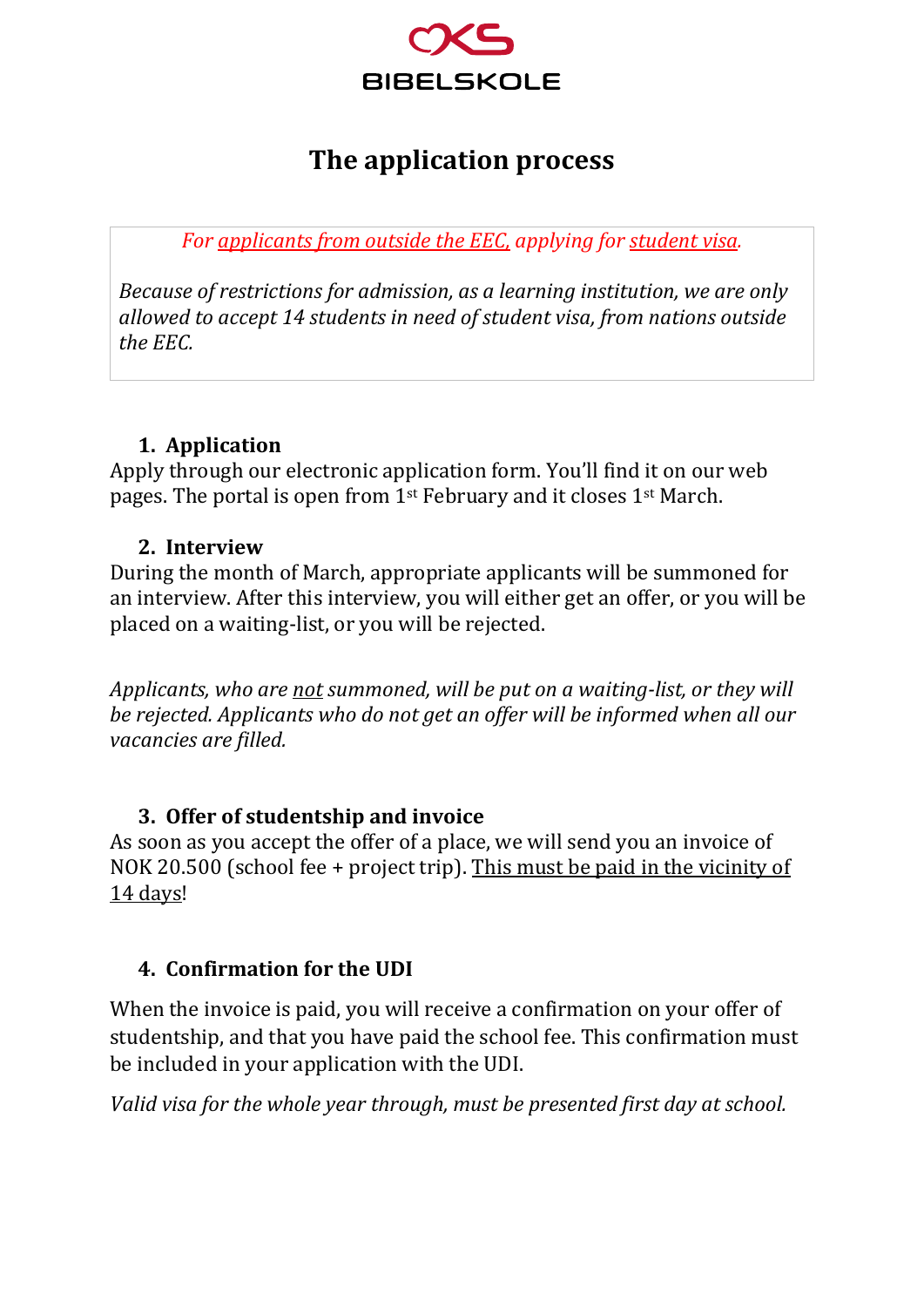

# **5. Apply for a visa with the UDI**

We recommend you to send your application to the UDI as soon as possible, after you have received your confirmation letter from school! By unpaid invoice or rejection, an offer is made to the person next in line on the waiting list. Please, keep us updated on your process with the UDI.

#### **6. Deposit money**

Documentation on sufficient funds must be provided for the UDI as proof of financial ability to stay in the country throughout the academic year. Your finances may consist of student loans, grants, or private funds, placed in a Norwegian bank account.

If you do not have your own Norwegian bank account, you may use our deposit account. If this is your wish, let us know, and we will give you some more information.

*The money you paid as guarantee will be paid back after school has begun, or if your visa has been denied. Changes in currencies will be on your expense. For use of our deposit account we charge a fee of 250,- NOK and the amount will be extracted from this bank account before we transfer it back.* 

# **7. Rejection of visa**

If your visa application should be rejected by the UDI, we will refund the school fee. However, you will be charged with an admin fee of NOK 1500.

#### **8. If you should quit school**

- a. Students quitting before 30 days of fulfilled semester, will get 50% of the school fee refunded.
- b. Students leaving after 30 days, and students who also lose their student status, will not get a refund for the existing semester. If study is discontinued because of unforeseen, serious incidents, which makes school unreasonably difficult or impossible to attend, the student will only pay for participated lessons.